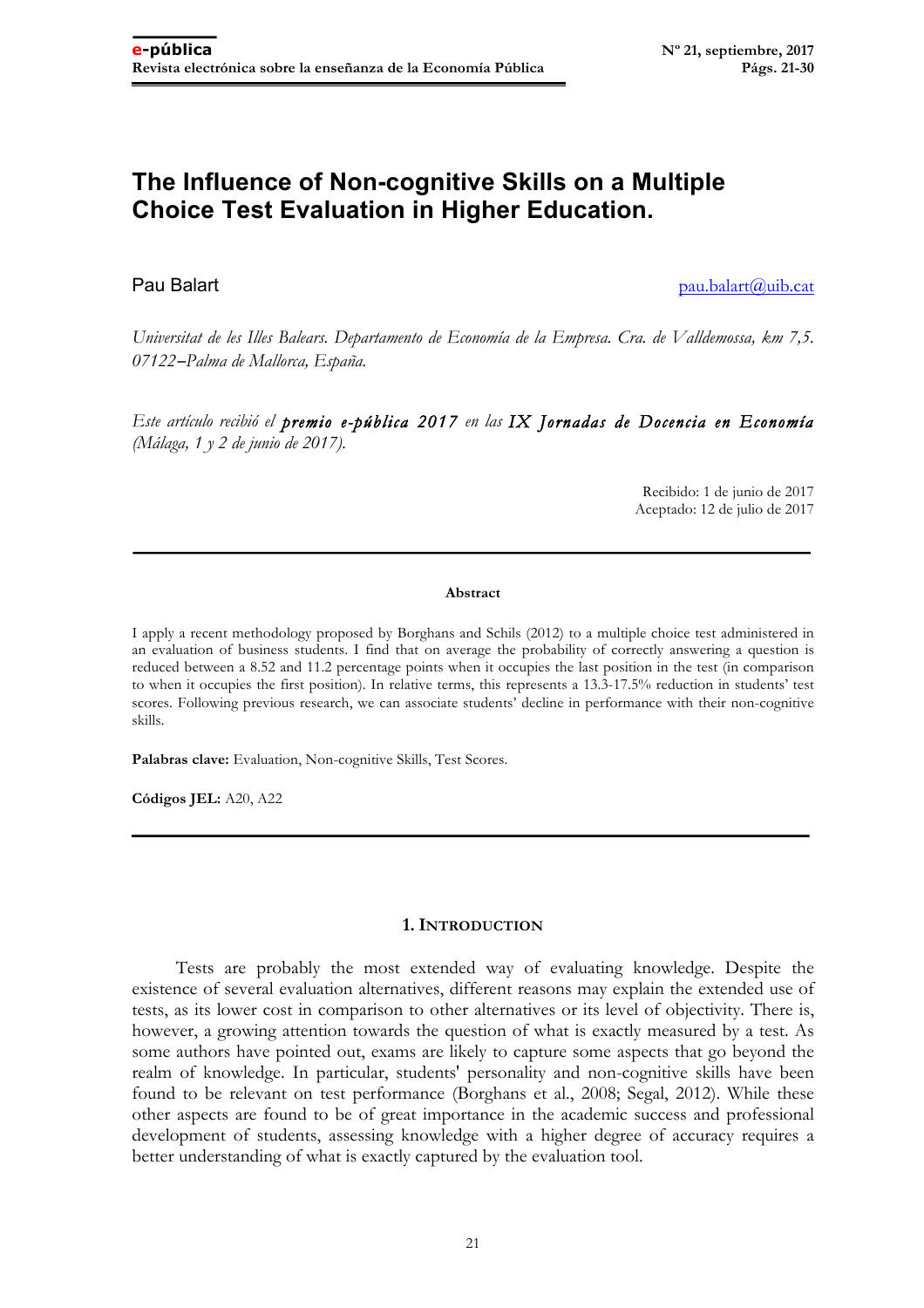Borghans and Schils (2012) proposed a methodology to decompose test scores in a cognitive and a non-cognitive component. Cognitive skills refer to students' knowledge in a given subject, such as their knowledge of Public Economics or their competence in numeracy. In contrast, non-cognitive skills positively affect student's performance in tests but are not directly related to their knowledge in the subject but to some aspects of their personality, such as perseverance or ability to work under pressure.

Borghans and Schils (2012) proposed the application of their methodology in the standardized tests of the Program of International Student Assessment (PISA). The PISA assessment includes different versions of the test (booklets). Every question (item) appears at different positions depending on which booklet is considered. Borghans and Schils (2012) observed that a larger proportion of students incorrectly answered the same item when it occupied a rearer position in the test. That is, they identify a decline in students' performance. Since student's knowledge in a given subject should not change during the course of the test, this performance decay is associated with aspects related to student's non-cognitive skills such as perseverance, intrinsic motivation or ability to maintain the attention during the test.

I apply the Borghans and Schils' (2012) methodology to a test administered in a course in Human Resource Management in the degree of Business Administration at Universitat de les Illes Balears. Carrying out this decomposition will allow to: (i) have a better understanding of what is measured by one of the most widespread evaluation tools such as exams; (ii) assist in improving the design of examinations in aspects such as their extension; (iii) be able to carry out more precise measurements of student knowledge and iv) be able to detect if any group of students is advantaged or disadvantaged by a specific design of the test.

I find that on average the probability of correctly answering a question is reduced in 8.52-11.2 percentage points when it occupies the last position in the test (in comparison to when it occupies the first position). In relative terms, this represents a 13.3-17.5% reduction in students' average score on a question. An important novelty of this work is that unlike previous studies, it applies this methodology to a high stakes exam. Previous works have found the existence of decay in low stakes environments such as the PISA test. Hence, in previous works the decline can be easily linked to intrinsic motivation or willingness to cooperate in an assessment. One may think that this decline in performance is unlikely to appear in the presence of extrinsic motivation, as it is the case in university exams. Our results show that this is not the case. We show that the performance decay also takes place in a high stakes situation. Consequently, students' grades can be potentially affected by this decay whenever we use tests as an evaluation mechanism.

The presence of this decay alerts about the importance of factors such as the duration of the exam. Duration may affect test scores for reasons that are not strictly related to students' knowledge on the evaluated topic. Hence, this should be taken into account when designing a test. In addition, there may be differences in the decay across different groups of students. If this is true, then tests might be biased in favour of the group of students that experience a lower decline. For instance, previous works showed that, in low stakes tests, girls experience a lower performance decay (Balart and Oosterveen, 2017). In the present work, I test whether there is any difference in the performance decline depending on the time slot in which the group is taking the course. In particular, I compare morning and evening groups. I observe that, students attending evening lessons experience a higher but non-statistically significant decline.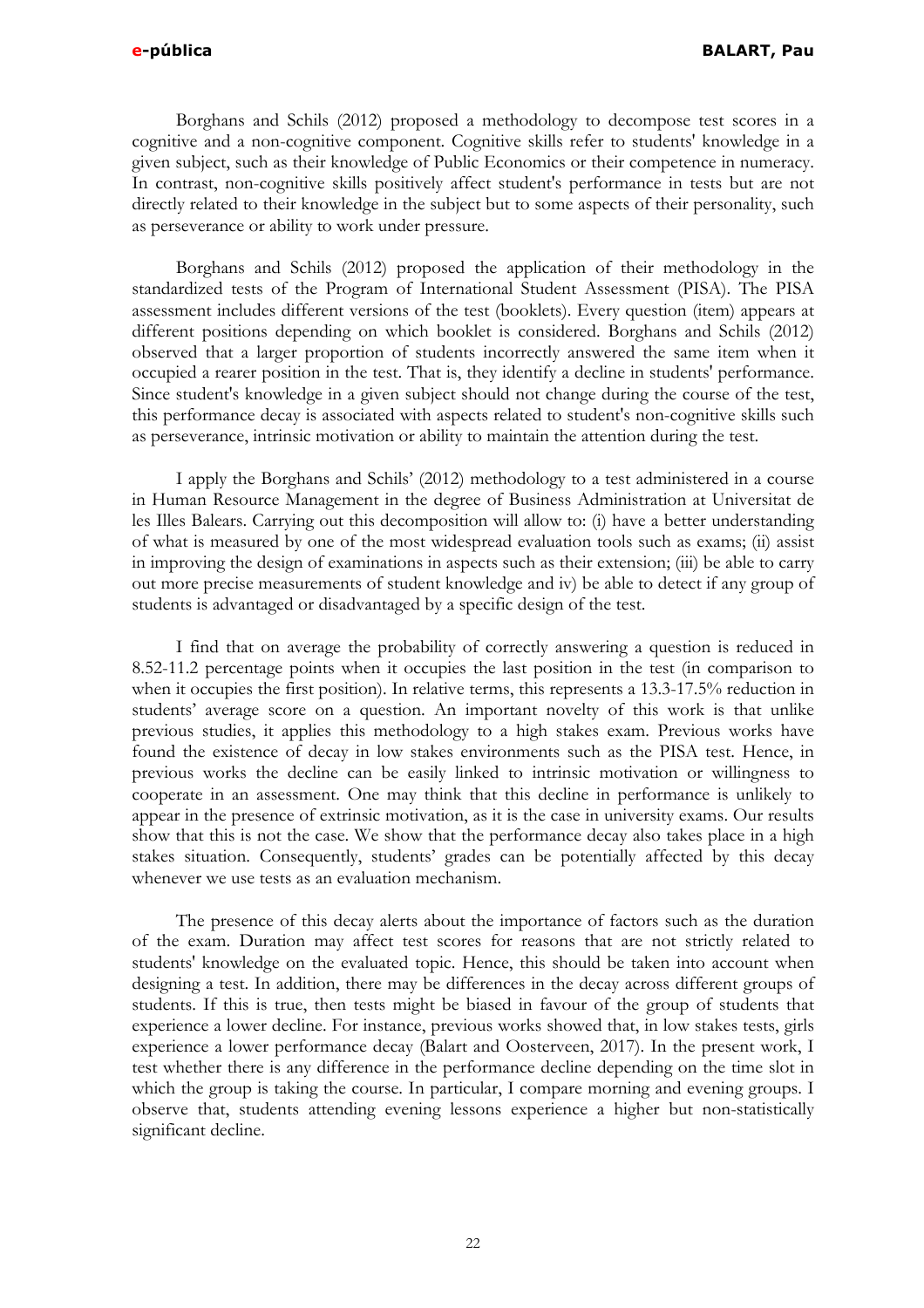The methodology used in this work can be applied to the evaluation of any course that uses a multiple choice test with a sufficiently large number of questions and that makes permutations in question ordering. By applying this methodology, the instructor can obtain a better understanding on the type of skills that are evaluated in the course.

#### **2. METHODOLOGY**

#### 2.1. THE PERFORMANCE DECLINE

Borghans and Schils (2012) observed a decline in performance during the PISA test. Using variation in the ordering of test items, they showed that the same question has a lower probability of being correctly answered when it occupies a rearer position in the test. By using question fixed effect, they can interpret differences in the performance decline as differences in testing behaviour.

Borghans and Schils (2012) estimate a model in which the test score of each question is explained by the sequence number of the test question:

$$
y_{ij} = \delta_0 + \delta_1 Q_{ij} + \delta_2 M_i + u_{ij}
$$

Where  $y_{ii}$  is the score of a student (denoted by i) on a specific question (denoted by j). It can take value  $y_{ij} = 1$  if question *j* is correctly answered by student *i* or a value of  $y_{ij} = 0$ , otherwise.  $Q_{ij}$  is the relative position (normalized between 0 and 1) of a specific question *j* in the test answered by student *i* and Mi accounts for controls such as gender or socioeconomic background.

The coefficient  $\delta_I$  provides a measure of the average performance decline of test takers. Similarly, the intercept  $\delta_\theta$  represents the average score of students at the beginning of the test (i.e., when  $Q_i=0$ ). As a consequence,  $\delta_\theta$  can be used as a measure of knowledge net of the effects of the performance decline (Borghans and Schils, 2012). The model is estimated with question fixed effects to avoid that specific characteristics of each question, such as its level of difficulty or its clarity in the exposition, affect the estimation of the performance decline.

Borghans and Schils (2012) and Zamarro et al. (2016) validated  $\delta_l$  as a measure of noncognitive skills. In particular, they show that the performance decline is associated with higher levels of agreeableness (a Big Five personality trait) and higher motivation and ambition. Balart and Oosterveen (2017) provided additional evidence on this by showing that the performance decline is unrelated to knowledge by exploiting gender differences on the evaluated topic. In particular, it is largely documented that that, on average, females perform relatively better on reading questions, while males perform better in mathematics and science, see for instance Hyde and Linn (1988), Hyde et al. (1990), Caplan et al. (1997), Kimura (2004), Dee (2007), Fryer Jr and Levitt (2009), Cornwell et al. (2013) and Quinn and Cooc (2015). By decomposing the above equation by topic, Balart and Oosterveen (2017) show that girls experience a lower decline in performance also in the topics in which they perform worse on average (mathematics and science). This confirms that the decline in performance is not a consequence of differences in knowledge on the evaluated topic. This finding is consistent with the literature on gender differences in non-cognitive skills documenting girls to have a higher self-discipline, locus of control and conscientiousness (Duckworth and Seligman, 2006, Schmitt et al., 2008).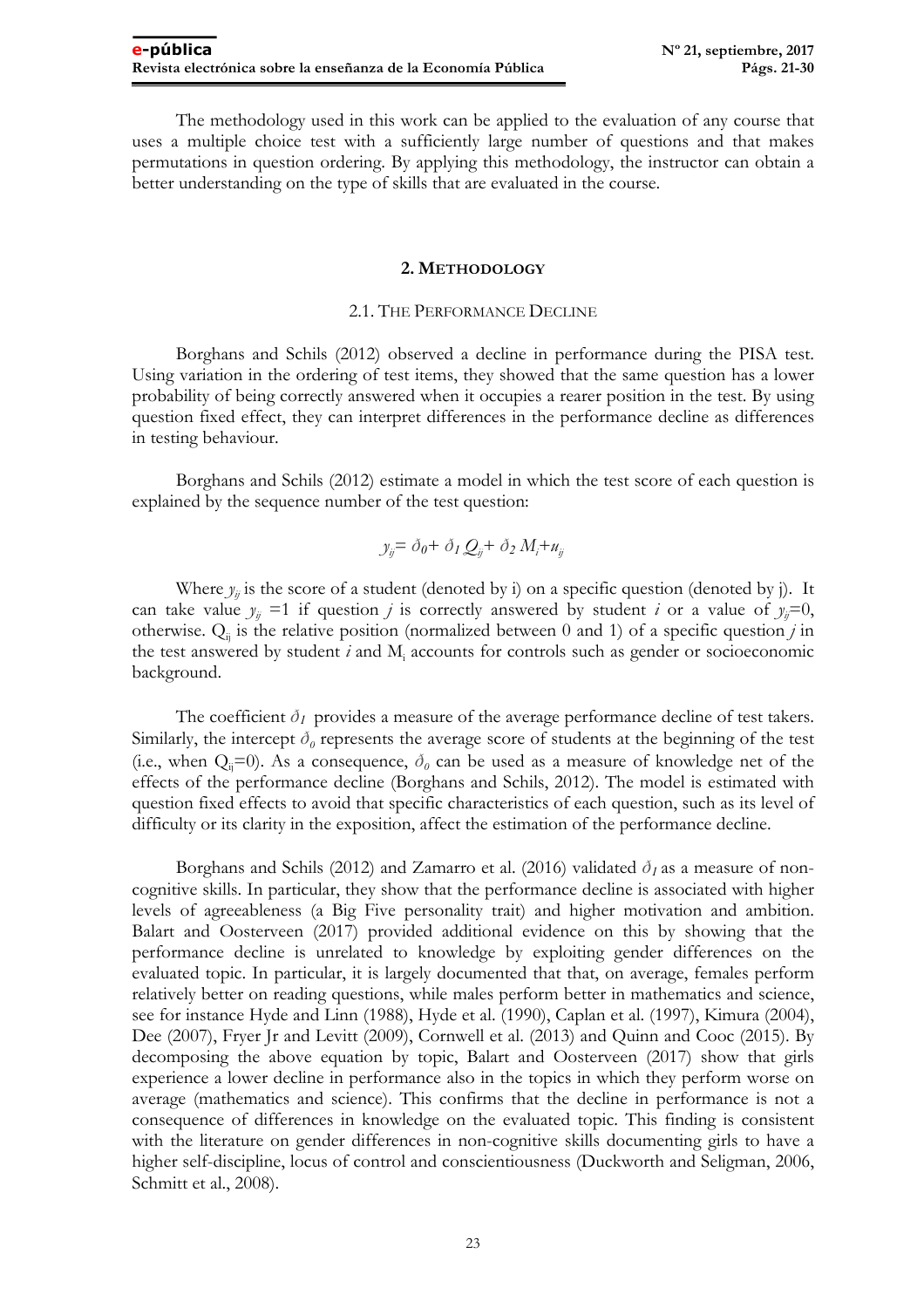## 2.2. DECLINE IN PERFORMANCE EXPERIENCED BY STUDENTS OF HUMAN RESOURCE MANAGEMENT AT UNIVERSITAT DE LES ILLES BALEARS

We implemented the previous methodology to disentangle the effect of students' knowledge in the evaluated topic and non-cognitive skills (performance decline) in their performance on a multiple-choice test used to evaluate a course on Human Resources. Several of the cognitive skills evaluated in this course are representative of the set of skills that are relevant for a degree in Business or in Economics. For instance, numeracy skills or normative analysis are critical in the analyzed course as well as in a course in Public Economics. At the same time, non-cognitive skills will be relevant not only in other courses, e.g., Public Economics, but in a broader range of situations.

The multiple-choice test has 25 questions. Two different versions of the test with two different orderings of the same set of items were administered. This is critical to the use of question fixed effects. In particular, I run the following regression:

$$
y_{ij} = \delta_0 + \delta_1 Q_{ij} + u_{ij}
$$

Where  $y_{ij}$  *and*  $Q_{ij}$  are defined as before. We estimated the model using question fixed effects.

To test for group differences in the performance decline, I considered the following model:

$$
y_{ij} = \delta_0 + \delta_1 Q_{ij} + \delta_2 G_i + \delta_3 G_i * Q_{ij} + u_{ij}
$$

Where  $G_i$  is a dummy variable that takes the value of one if the test taker is enrolled in the evening lessons group. The coefficient of the interacted term  $G_i * Q_{ij}$  informs about group differences in the performance decline. If  $\delta_3$  is negative and statistically significant, it will indicate that students in the evening group experience a higher decline in performance than students that attend morning lessons.

I estimated the previous models using OLS as well as using a Probit model. I clustered standard errors at student level. By doing so, I can answer to the following questions:

- Do higher education students experience a decline in performance when answering a high-stakes multiple-choice test?
- What is the size of such a decline?
- How does the performance decline (non-cognitive skills) contribute to their final score in the test?
- Do groups of students' differ in the performance decline?

The first question is especially interesting, as no previous study has analysed the performance decline in a high stakes exam as the present one. The second and the third questions are especially interesting from a teaching perspective. If one wants to evaluate exclusively students' knowledge in human resources, then their test scores might be corrected for the effect of the performance decline. This methodology offers the possibility of doing so. Third, it is also possible to check if there is any group of students that experiences a lower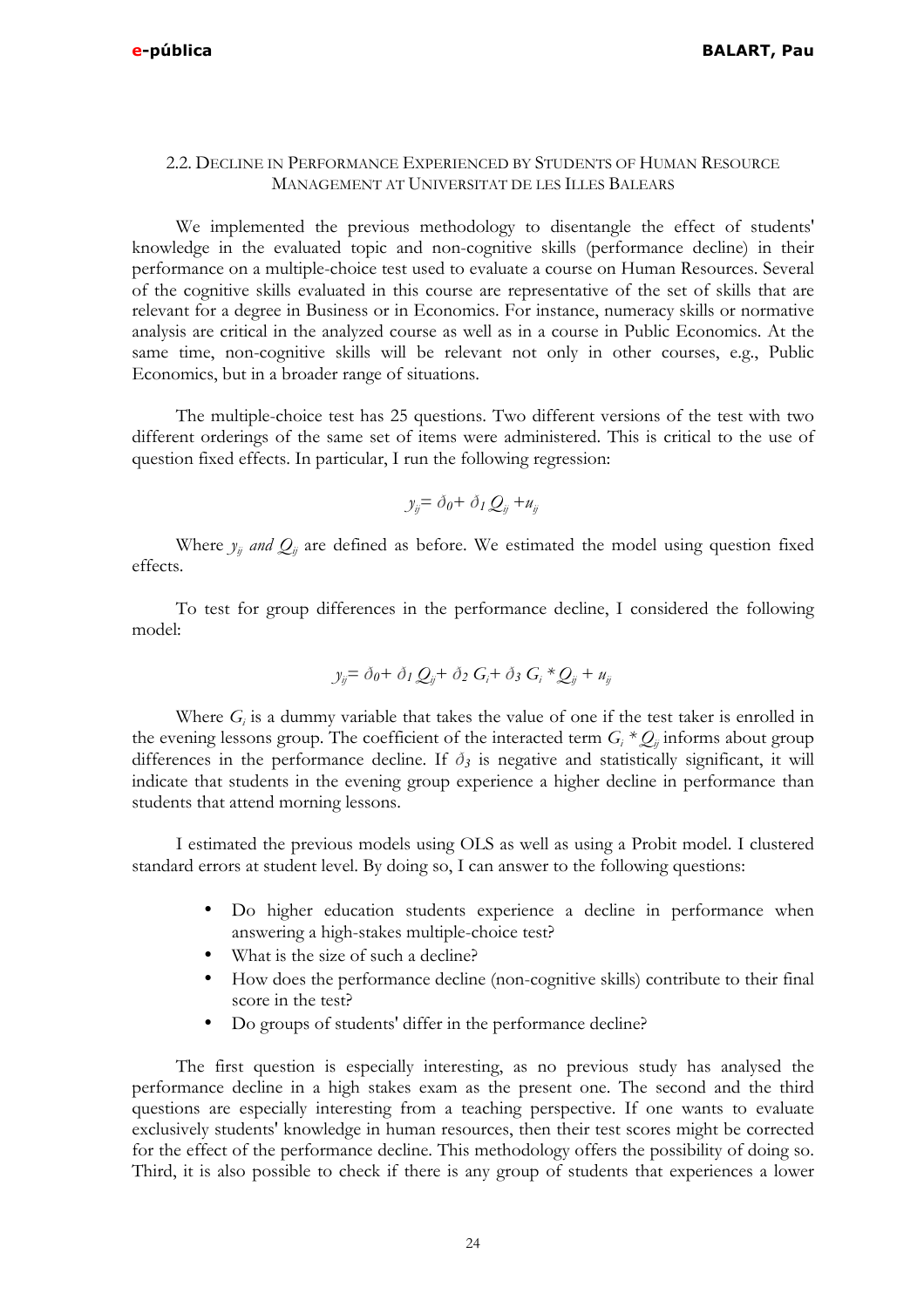higher decline. For instance, we compare students taking their lessons in the morning with students taking their lessons in the evening. However, some other comparisons might be of especial interest. For instance, socioeconomic status has been found to play an important role on the formation of non-cognitive skills (Almlund et al., 2011). As a consequence, students proceeding form a disadvantaged environments could experience a higher decline during the test.

## **3. DATA**

The data of this study was obtained at Universitat de les Illes Balears. Universitat de les Illes Balears has around 13.500 students. I used data from a multiple-choice test administered to evaluate students' knowledge in a course in Human Resources. Management of Human Resource is a third year course taught in the degree in Business Administration, in the degree in Labour Relationships and in the joint degree in Business and Law. I only considered students in the degree in Business Administration for this study. The test was administered in the academic year 2015-2016. Despite using data from a course in Management of Human Resources, the analysis of the present study can be extended to other courses in the degrees in Business and Economics that demand a similar set of skills such as numeracy abilities, abstract thinking, normative analysis or quantitative techniques. In particular, all the previous skills will be also critical for a course in Public Economics. At the same time, the non-cognitive skills captured in the performance decline in the test administered in the course in Human Resources will be equally relevant to succeed in a test in Public Economics or in any other discipline.

The multiple-choice test was part of the final exam of the course. It was the highest scored part of the exam with a weight of a 40%. The final exam accounts for 40% of the final score in the course.

The multiple-choice test consists in 25 questions. Every item contains four possible answers and only one was correct. A penalty of one third of the question value was implemented on incorrectly answered items. No penalty was implemented in unanswered items.

The students were asked to provide their answers in an optical answer sheet. The multiple-choice part was stopped after half an hour, thereafter the students had to continue with the rest of the exam for an additional 60 minutes. Two different versions of the test with two different orderings of the same set of items were administered. The two versions were allocated across students according to their seats in the room and preventing test takers to have the same version of the test as their immediate neighbours.

#### **4. RESULTS**

First we offer some descriptive statistics of the exam. 134 students took the test in the considered groups. The average score in the test was 6.4 points over 10.<sup>1</sup> We can also study the percentage of correct answers at the question level. As we can see there is substantial

 $\overline{a}$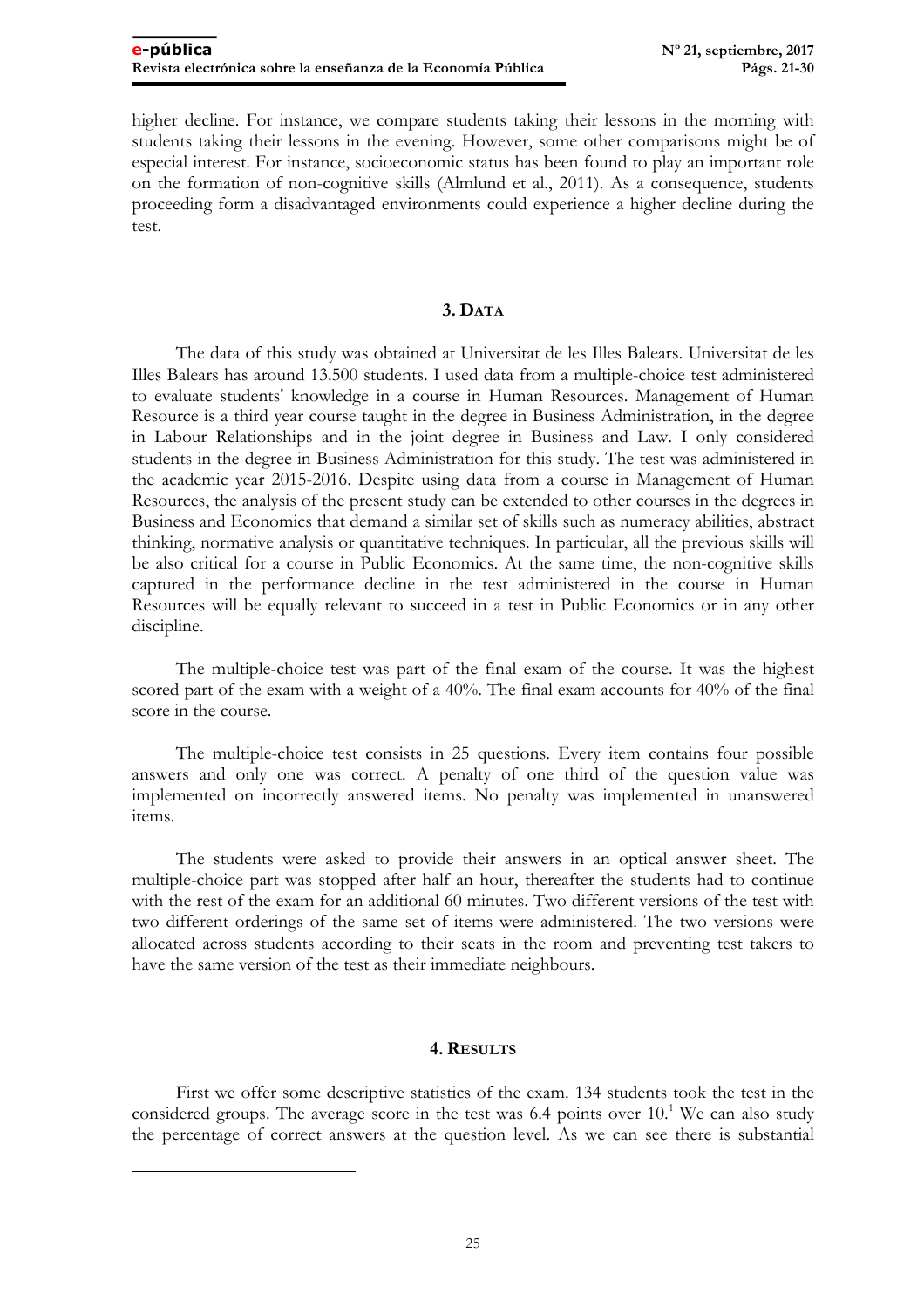variation in the proportion of correct answers across questions. This indicates that there are substantial differences in question difficulty. Hence, having variation in question ordering and the use of question fixed effects is critical for being able to credibly compute the decline in performance throughout the test.

|                            | Mean | St. Dev. |  |
|----------------------------|------|----------|--|
| All Test                   | 0.64 | 0.48     |  |
| Item Level                 |      |          |  |
| Item 1                     | 0.60 | (0.49)   |  |
| Item 2                     | 0.60 | (0.49)   |  |
| Item 3                     | 0.69 | (0.47)   |  |
| Item 4                     | 0.34 | (0.48)   |  |
| Item 5                     | 0.71 | (0.46)   |  |
| Item 6                     | 0.45 | (0.50)   |  |
| Item 7                     | 0.77 | (0.42)   |  |
| Item 8                     | 0.68 | (0.47)   |  |
| Item 9                     | 0.50 | (0.50)   |  |
| Item 10                    | 0.84 | (0.36)   |  |
| Item 11                    | 0.50 | (0.50)   |  |
| Item 12                    | 0.65 | (0.48)   |  |
| Item 13                    | 0.60 | (0.49)   |  |
| Item 14                    | 0.38 | (0.49)   |  |
| Item 15                    | 0.81 | (0.40)   |  |
| Item 16                    | 0.70 | (0.46)   |  |
| Item 17                    | 0.86 | (0.35)   |  |
| Item 18                    | 0.91 | (0.29)   |  |
| Item 19                    | 0.39 | (0.49)   |  |
| Item 20                    | 0.58 | (0.50)   |  |
| Item 21                    | 0.84 | (0.37)   |  |
| Item 22                    | 0.73 | (0.44)   |  |
| Item 23                    | 0.61 | (0.49)   |  |
| Item 24                    | 0.69 | (0.46)   |  |
| Item 25                    | 0.57 | (0.50)   |  |
| Number of Students:<br>134 |      |          |  |

#### **Table 1. Descriptive Statistics. Overall Test and Item Level**

Source: Author's computations.

Mean score of individual test items.

Management of Human Resources. Course 2015-2016. Universitat de les Illes Balears.

We compute the decline in performance using the equations described above. The results are displayed in Table 2. The first row displays the estimates of  $\delta_l$ . According to the results in the first row, there is a statistically significant decline in performance. The probability of correctly answering a question is reduced in 8.52-11.2 percentage points when it occupies the last position in the test (in comparison to when it occupies the first position).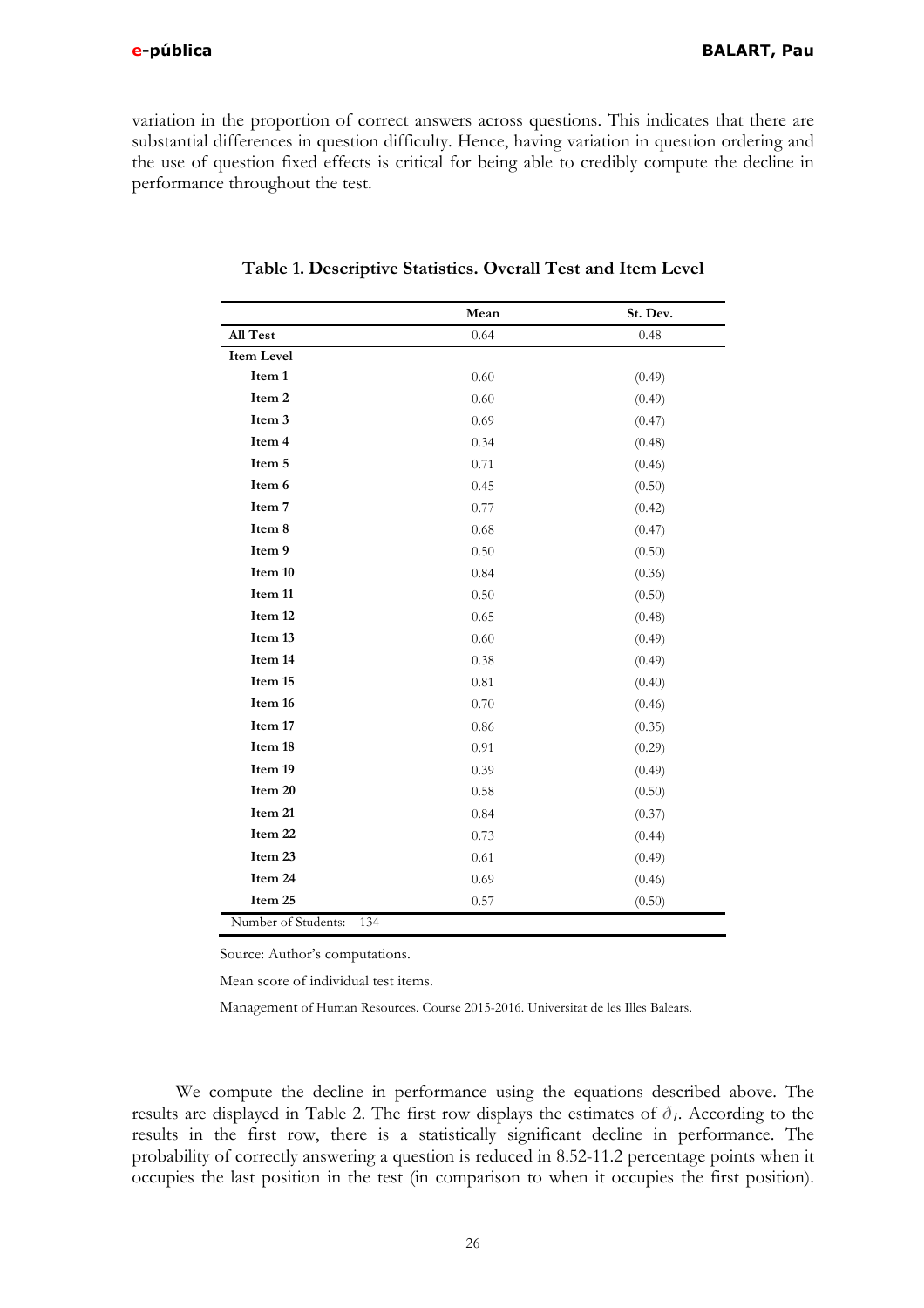Relative to the average score of the test, this represents between a 13.3% and a 17,5% reduction in the probability of answering a question correctly.

This result is robust across all different specifications and robustness check of the model. Given that we are using question fixed effects, we can say that the very same question has a lower probability of being correctly answered when it occupies a rearer position in the test. Students experience a performance decline. As students' knowledge in the evaluated topic, i.e., human resources, should not change during the test, this implies that non-cognitive skills are affecting students' evaluation.

This result is new in the sense that it is, to the best of my knowledge, the first case in which the existence of a decline in performance is reported in a high stakes situation and at higher education. This suggests that the performance decline is not induced by a lack of effort or motivation, as it could be the case in a low stakes test such the PISA test. The performance decline also arises in the presence of extrinsic motivation. This implies that when students' knowledge is evaluated by means of tests, non-cognitive factors may potentially affect the outcome of the evaluation.

|                                | (1)         | (2)         | (3)         | (4)         |
|--------------------------------|-------------|-------------|-------------|-------------|
|                                | <b>OLS</b>  | <b>OLS</b>  | Probit      | Probit      |
| Q                              | $-0.112***$ | $-0.0870**$ | $-0.111***$ | $-0.0852**$ |
|                                | (0.0370)    | (0.0416)    | (0.0363)    | (0.0416)    |
| G                              |             | 0.0211      |             | 0.0207      |
| (Evening group)                |             | (0.0360)    |             | (0.0371)    |
| QxG                            |             | $-0.0821$   |             | $-0.0868$   |
| (Decline of the evening group) |             | (0.0543)    |             | (0.0575)    |
| Constant                       | $0.642***$  | $0.636***$  | $0.369***$  | $0.354***$  |
|                                | (0.0453)    | (0.0469)    | (0.118)     | (0.122)     |
| <b>Question Fix Effects</b>    | Yes         | Yes         | Yes         | Yes         |
| Observations                   | 3350        | 3350        | 3350        | 3350        |
| $Adj.R^2$                      | 0.096       | 0.096       | 0.081       | 0.083       |
| (Pseudo- $R^2$ for Probit)     |             |             |             |             |

# **Table 2. Main Results. Performance decline Experienced by the Students of Human Resource at Universitat de les Illes Balears**

When analysing differences in the decline across groups (columns 2 and 4), I observe that the sign of the coefficient  $\delta_3$  is negative. Students in the evening group have a higher but non-statistically significant decline in performance. It should be emphasized that the exam was administered simultaneously to all groups (at 4:00 pm). Another interesting question would be to study whether time at which the exam was taken has any influence on the decline. However, variation in the time in which the exam was administered would be necessary to test this.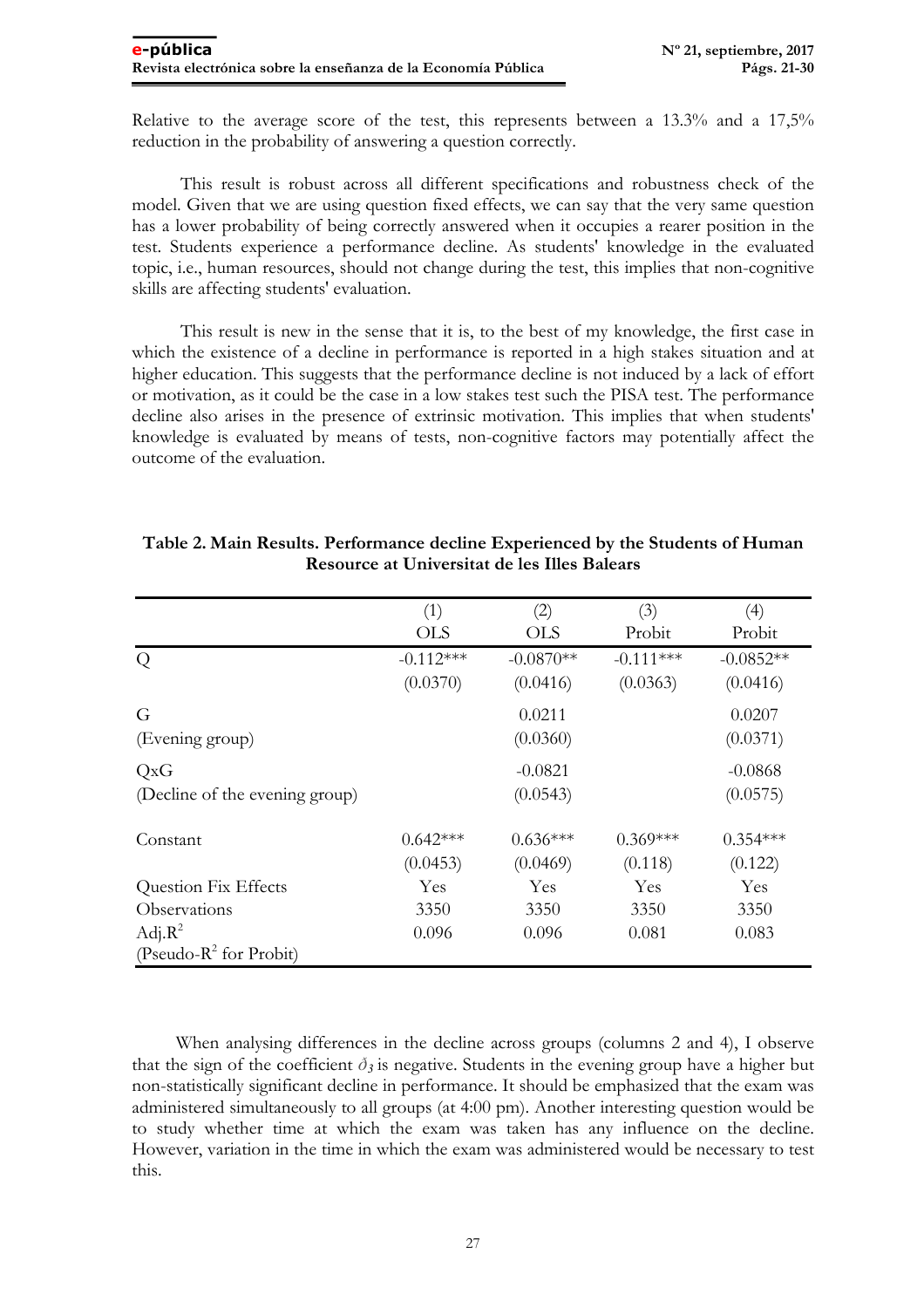#### **5. CONCLUSION**

I have implemented a methodology to disentangle the effects of cognitive and noncognitive skills students' test scores in a high stakes test at the university. I have found that non-cognitive skills affect students' test scores. That is, students' scores in the exam are influenced by some factors that are not strictly related to their knowledge on the evaluated topic. The size of this effect is substantial; the probability of correctly answering a question is reduced by a 13.3-17.5% when it is located at the last position of the test (with respect to when it is located at the beginning of the test).

It should be emphasized that the type of non-cognitive skills that are captured by the performance decline may be valuable in the labour market and should not be ignored. We may want to use multiple-choice tests precisely because they are also able to capture students' noncognitive skills. In any case, it is important to understand which skills are being captured. Moreover, it is very likely that by using multiple-choice tests, we are only capturing a particular set of these skills. Some other knowledge evaluation mechanism, such as writing an essay or an oral presentation, are very likely to be affected by some other valuable non-cognitive skills. The extended use of tests as an evaluation mechanism might be promoting only some specific type of skills. In light of these results, the combination of different evaluation tools may provide a more precise way to evaluate higher education students at the same time that it captures a wider set of non-cognitive skills.

An interesting application of our results could consist in following up the students during their degree. That will allow computing performance decline at the student level and may provide a way of netting out the influence of non-cognitive skills on students' scores.

Following the research started by Balart and Oosterveen (2017) an interesting question that will be addressed in future research is the existence of gender differences in the performance decline on incentivized tests. Given the abundant existing differences between the test analysed here and the PISA ones, comparisons between the two will not be suitable. A specific study comparing tests with different level of stakes will be probably the best way of addressing this question.

The proposed methodology can be applied to the evaluation of any course that uses a multiple choice test or a sufficiently large number of questions and that makes permutations in question ordering. This may include a broad scope of courses in Economics and more specifically in Public Economics. Test evaluation can be implemented in courses related to Public Economics similarly to in any other course in Economics. Using this evaluation tool or any other mainly depends on the decision of the instructor. Universitat de les Illes Balears has two main courses in Public Economics: *Welfare Economics* and *Public Sector*. The former includes multiple-choice questions in students' assessment, while the latter does not. In particular, two midterm exams accounts for 90% of final grade of the course in *Welfare Economics.* Both of these midterms contain a multiple-choice part. Similarly as we did for the course in Human Resources, the decline can be computed for that part of the exam. In case of failing any of the two midterms, the students have the opportunity to retake the exam. Interestingly, the retake of second midterm is completely based on multiple-choice questions. This difference between the design of the ordinary and the retake exam opens the possibility of further research investigating how the duration of the exam affects the performance decline.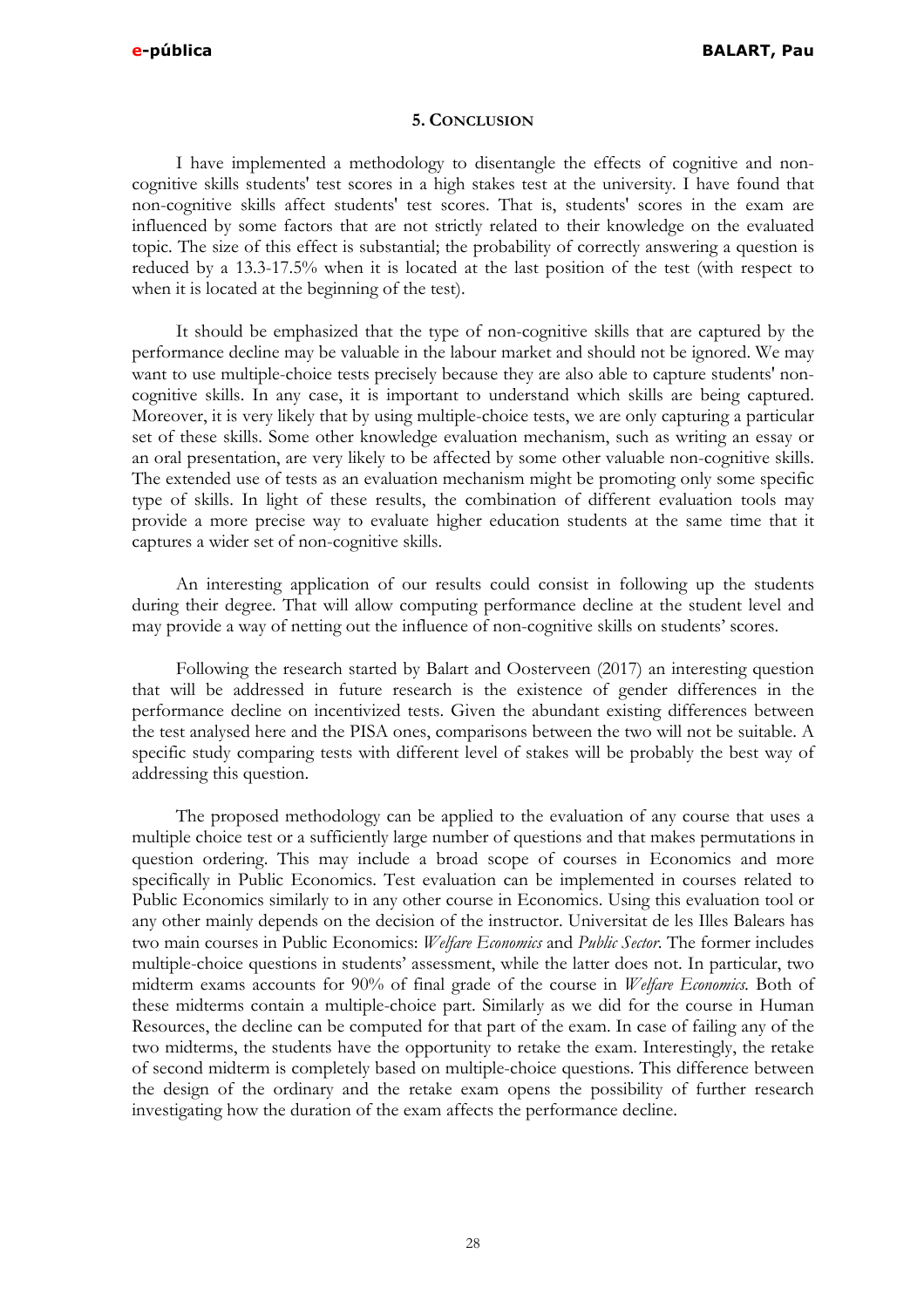#### **Notes:**

<sup>1</sup>This is the gross score computed without taking into account penalties for incorrect answers. Despite this is not the final grade of the students; it provides a more suitable measure to compute the relative size of the performance decline.

#### **Acknowledgments**

I would like to thank Immanuel Mutua for his extremely helpful research assistance. I am also thankful to Jose María Carretero and Jenny de Freitas for their cooperation. I would also like to thank the organizers and participants at the IX Jornadas de Docencia en Economía. This project have been possible thanks to the support of Universitat de les Illes Balears and its project *Ajuts per a projectes d'innovació i millora de la qualitat docent*. This research has been founded by Obra Social "La Caixa" through the program *Ajuts per l'Assistència a Congressos "La Caixa" (Programa de Foment de la Recerca).*

#### **REFERENCES**

- Almlund, M.; A. L. Duckworth; J. Heckman and T. Kautz (2011): "Personality psychology and economics". *Handbook of the Economics of Education* 4.
- Balart, P. and M. Oosterveen, (2017): "Wait and see: Gender gaps throughout cognitive tests". *JOLE Conference 2017 Working Paper*, 17679.
- Borghans, L. and T. Schils (2012): "The Leaning Tower of Pisa. Decomposing achievement test scores into cognitive and noncognitive components". *JOLE 2012 Working Paper Proceedings*.
- Caplan, P. J.; M. Crawford; J. S. Hyde and J. T. Richardson (1997): *Gender differences in human cognition. Counterpoints: Cognition, Memory, and Language Series*. ERIC.
- Cornwell, C.; D. B. Mustard and J. Van Parys (2013): "Noncognitive skills and the gender disparities in test scores and teacher assessments: Evidence from primary school". *Journal of Human Resources* 48 (1): 236-264.
- Dee, T. S. (2007): "Teachers and the gender gaps in student achievement". *Journal of Human Resource* 42 (3): 528-554.
- Duckworth, A. L. and M. E. Seligman (2006): "Self-discipline gives girls the edge: Gender in self-discipline, grades, and achievement test scores". *Journal of educational psychology* 98 (1): 198-208.
- Fryer Jr, R. G. and S. D. Levitt (2009): *An empirical analysis of the gender gap in mathematics*. Technical report, National Bureau of Economic Research.